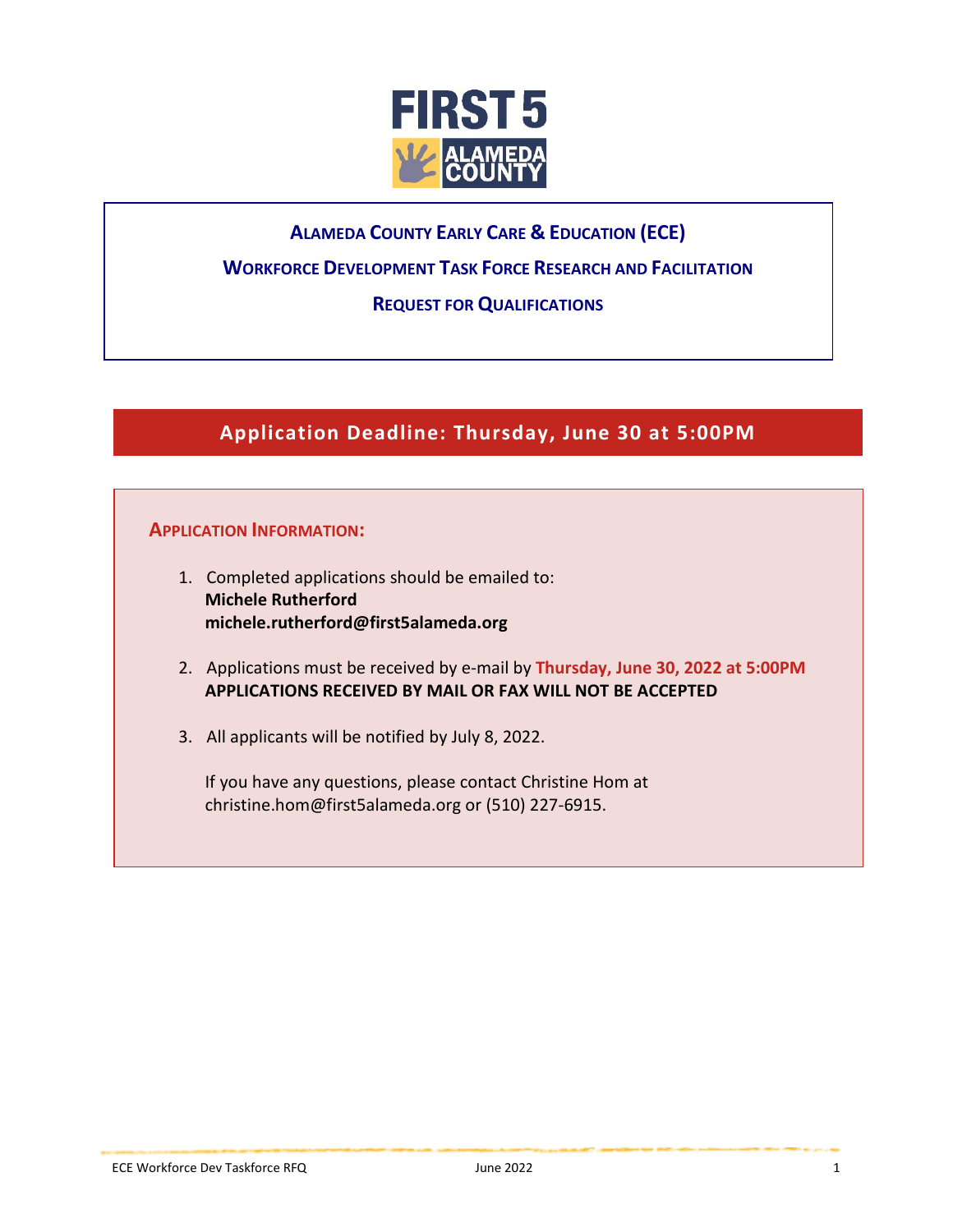## **SECTION 1: INTRODUCTION**

First 5 Alameda County (First 5) is a public agency that serves children, families, and early childhood providers; we advocate for, and in partnership with, communities in Alameda County to ensure children get the best start in life. The mission of First 5 is to work in partnership with the community to ensure an early childhood system that promotes optimal health and development, narrows disparities, and improves the lives of children from birth to age five and their families. First 5 is in a unique position to partner with public and private organizations to serve the needs of children and families in Alameda County and to create stronger, more integrated and sustainable systems.

First 5 has approved a strategic plan for a comprehensive system of early intervention services for children 0 to 5 years of age and families in Alameda County. A key component of the First 5 Strategic Plan is to: provide quality improvement supports for centers, family child care (FCC) providers, and family, friend, and neighbor (FFN) providers and funds community-based programming for those children who are not in a licensed early educational setting. (2022-27 Strategic Plan, page 35).

Please review the application materials for scope of work, application instructions and the criteria for selection.

Interested individuals and organizations should submit their qualifications to: Michele Rutherford at michele.rutherford@first5alameda.org

## **SECTION 2: BACKGROUND**

Alameda County's stability and prosperity rely on our children growing into healthy, productive adults. Science tells us that the period from birth to age five is the most critical window of opportunity to have a positive impact on a child's future. Early childhood development, community and family conditions, and lifelong health are deeply intertwined. The environments we create and the experiences we provide for young children and their families affect not just the developing brain, but also many other physiological systems, including cardiovascular function, immune responsiveness, and metabolic regulation. All of these individual systems are responsible for our lifelong trajectory, including educational achievement and physical, mental, and financial well-being. In short, early childhood outcomes create the fabric of our communities.

**What We Do:** First 5 builds and invests in an equity-centered early childhood system that prioritizes children and families who have been underserved due to racist and classist policies, setting every child on a path for success. First 5 has a track record of more than 20 years of achievement in partnering across sectors to create a focused, coordinated early childhood system that narrows disparities and promotes the health and well-being of children, families, caregivers, and communities. Refer to the FY 2022-27 F5AC Strategic Plan for description of agency investments.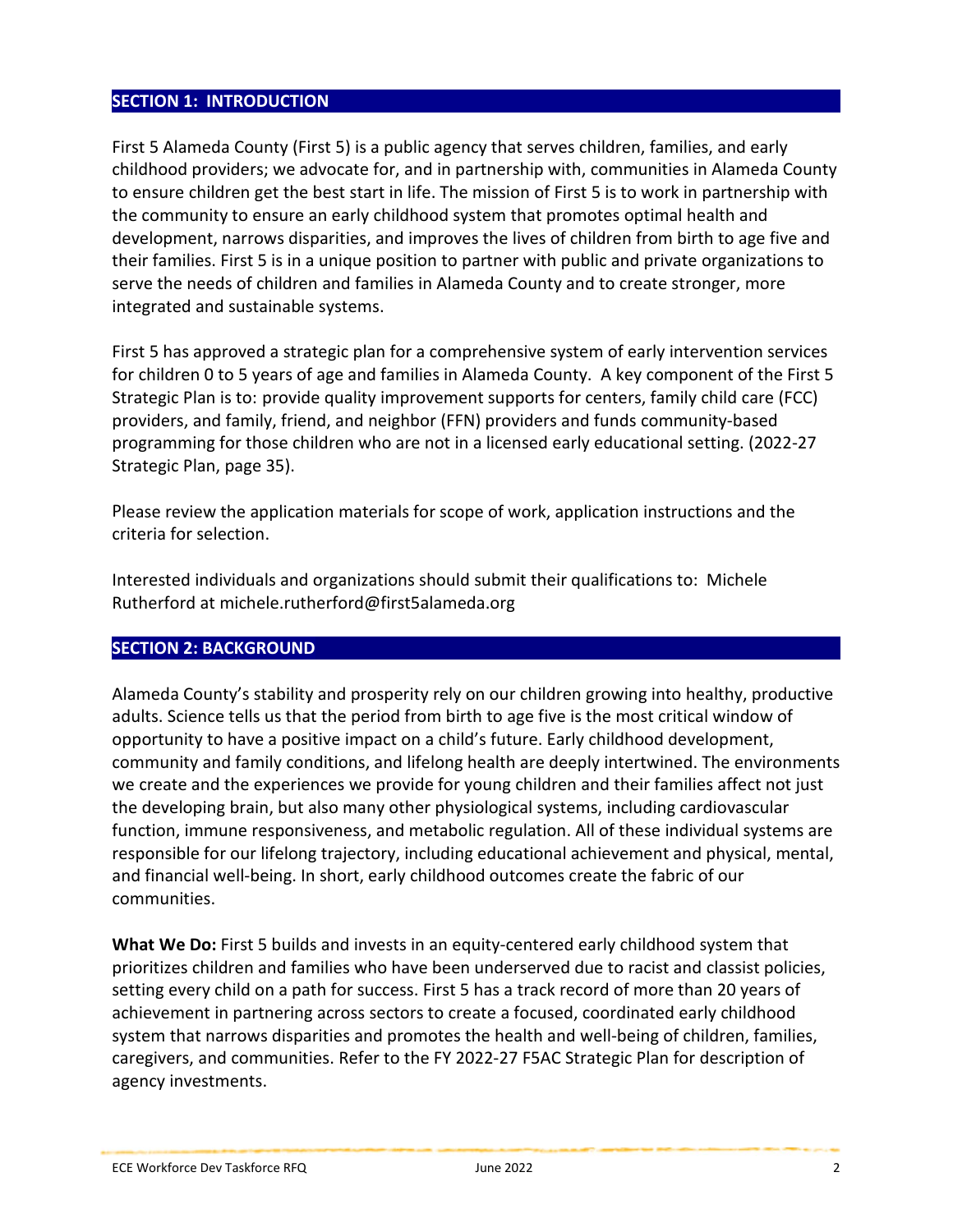**Statement of Need:** There are multiple efforts to recruit, train, and support the development of Early Care and Education (ECE) workforce members, but these efforts are disparate, fragmented, and often unknown to key stakeholders and those who might access the opportunities. COVID-19 further decimated the availability of qualified staff in early care and education settings which was already a crisis prior to the pandemic. In addition, Transitional Kindergarten (TK) and expansion of Universal Pre-K (UPK) increases demand on the pipeline of qualified teachers and staff available and prepared to teach and care for children 0-5.

*NOTE - This effort is not intended to address the overarching issue of wages and compensation, which is known and requires advocacy and strategies.*

First 5 Alameda County (F5AC) is proposing to fund a consultant to staff a specially formed ECE Workforce Development Task Force of the ECE Planning Council to conduct workforce analysis, facilitate cross-sector policy and program design discussions to support fund development activities when appropriate.

## **Priority Goals of the investment:**

- Increase knowledge and coordination of ECE workforce development strategies in Alameda County
- Develop recommendations and a prioritized workplan that can increase and inform investments and partnerships in service to developing, scaling, and utilizing existing and future resources
- Secure additional resources to increase the number of ECE teachers in Alameda County

## **SECTION 3: SCOPE OF WORK AND REQUIREMENTS**

#### **CONTRACT ACTIVITIES**

The selected contractor will:

**1. Complete a landscape assessment of ECE Workforce funding opportunities and efforts, including but not limited to:** 

## **Funding**

- New funding introduced primarily through California Department of Education TK/UTK funding
- Existing funding, including current and possible investors from traditional workforce, such as CalWORKs, the Workforce, Innovation, and Opportunity Act (WIOA), and local economic development efforts
- Philanthropy

# **Secondary Education opportunities e.g., current, developing, and areas for exploration**

 Educational programs and pipelines to support access to credentialing and degrees e.g., adult education, community college, undergraduate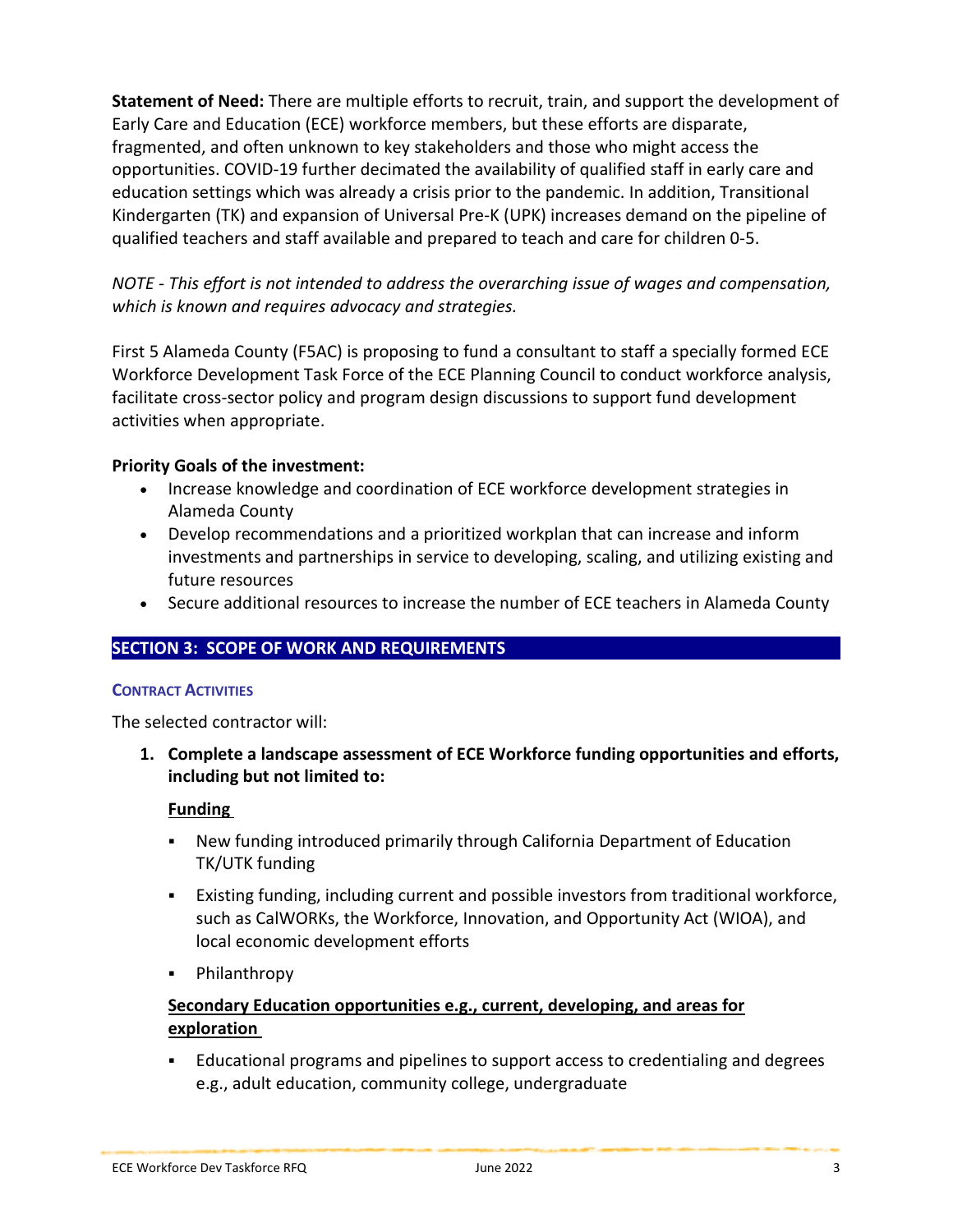## **Workforce Development Programming**

- Prior and existing programming that might be expanded or scaled (i.e., DLL, Mentorship, Apprenticeship, CCIP)
- **IDENTIFICATE ATTLE 15 IDENTIFICATE:** Identification of best and promising practices
- **2. Develop a matrix of workforce requirements across the ECE system, to include Centers, Family Child Care, State Contracted Title 5 Centers, Head Start, and Transitional Kindergarten**
- **3. Prioritize Recommendations and Coordination of Efforts: Based on the landscape assessment, existing infrastructure, sector needs and resource opportunities, make prioritized recommendations for action at the federal, state, and local level** 
	- Recommendations should include estimates of resources needed and the time frame for completion of activities for optimal positioning and impact
- **4. Work with First 5 staff to facilitate a process to produce the above deliverables, including working with First 5 to plan meeting agendas, as well as providing drafts and proposed documents for review between meetings**

## **Proposed Structure:**

To accomplish the above, the consultant will work with First 5 leadership to plan and execute the effort to successfully complete the deliverables.

- 1) Consultant will research background documents relevant to ECE Workforce Development Landscape including, but not limited to ECE Master Plan, Child Development Matrix, First 5 Draft Landscape of Workforce Development Funding, UTK/UPK Workforce strategies promoted for LEA Plans.
- 2) First 5 will identify key stakeholders to be interviewed individually and/or in focus groups. Anticipated 10 – 15 interviews/focus groups. Interview questions to be jointly developed.
- 3) Consultant will conduct and summarize key interviews/focus groups.
- 4) Consultant will develop initial landscape to be shared with ECE Workforce Development Task Force.
- 5) Consultant will, with support of the ECE Planning Council staff and First5, develop the Task Force meeting materials and slide decks, agenda, and presentation of recommendations and findings for further vetting and feedback from the Task Force. Anticipated series of 5-7 Task Force meetings.
- 6) Task Force of approximately 20-25 key stakeholders will be seated by First 5 with input from the ECE Planning Council.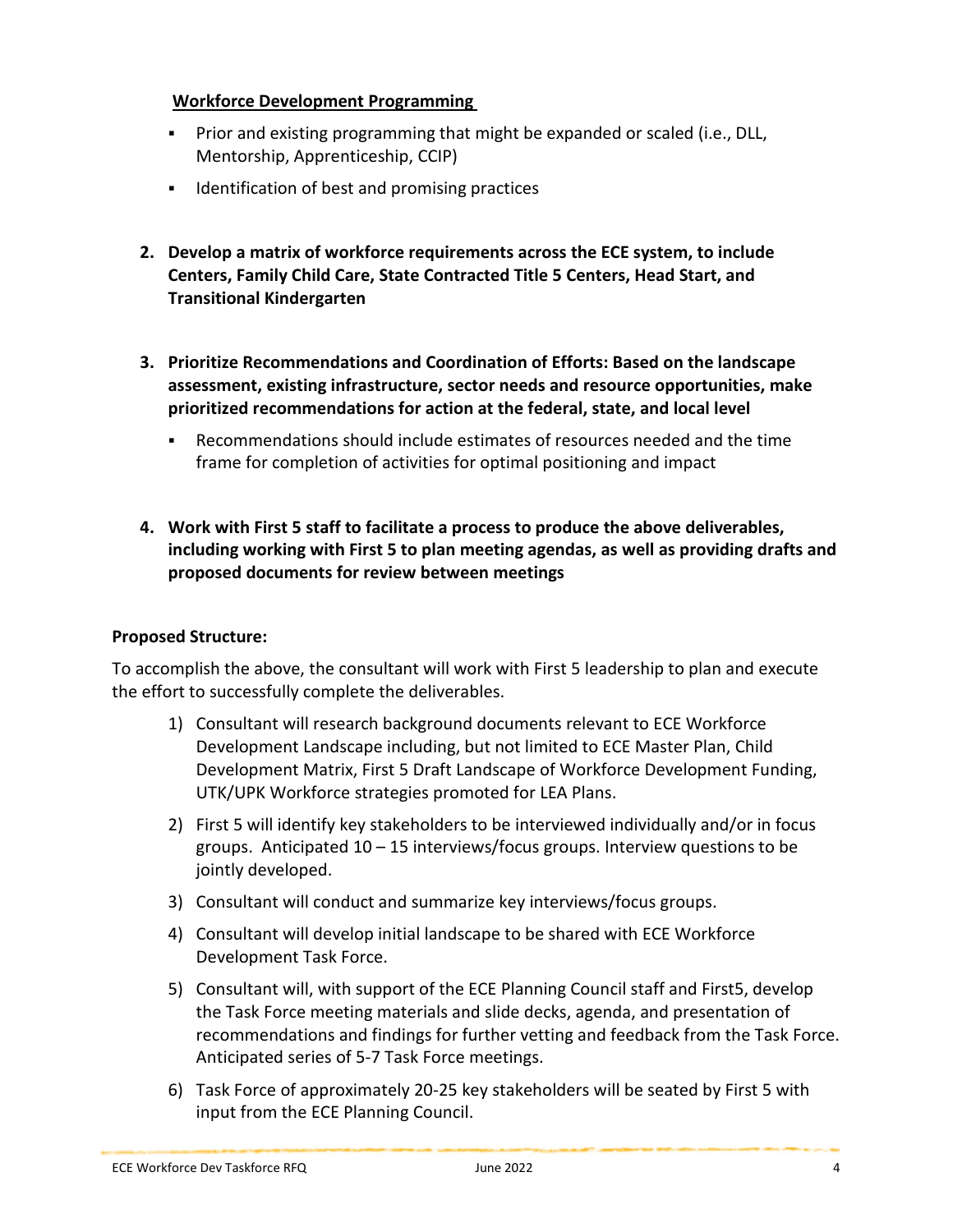- 7) To support the effectiveness of the Task Force, the Contractor will:
	- Convene invited Task Force community stakeholders, identified by First 5 and the ECE Planning Council, representing formal and informal workforce development including, but not limited to: CCIP, Apprenticeship programs, higher education, Workforce Investment Board, Alameda County Social Services Agency (SSA)-Workforce Development, Child Care Providers Union, Alameda County Office of Education (ACOE), and others key community representatives and stakeholders.
		- o The ECE Workforce Development Task Force will be co-chaired by key community leaders, (TBD)
		- o ECE Workforce Development key stakeholders will be identified and seated with diverse representation demographically as well as diverse representation from ECE, Workforce Development, Secondary Education fields, and public system partners.
	- **Produce above outlined deliverables e.g., landscape assessment and** recommendations, building on previous community planning facilitated by the Planning Council in 2017-18
	- Facilitate discussions regarding recommendations and investment strategies
	- Present finalized work products to Task Force for feedback and engagement for further action
	- Meet approximately 5-6 times over a 5-7 month period for 1.5 2.5 hours per meeting
		- o The meetings with seated members will likely be held online, but may include in-person meetings depending on the status of the COVID-19 pandemic.

## **CONTRACT REQUIREMENTS AND QUALIFICATIONS**

- 1. Contractor will assign an individual or small team as the lead contact to First 5 to carry out the contract activities identified above.
- 2. Contractor must have experience conducting similar work and a demonstrated track record. An understanding of and/or experience with First 5s is desirable.
- 3. **Travel** It is expected that the contractor will provide agency automobile insurance coverage or will require individual automobile insurance coverage if travel is necessary.
- 4. **Orientation** Contractor's key staff assigned to the project will receive an overview and orientation to First 5.
- 5. **Meeting Requirements** Contractor's key staff assigned to the project will meet with staff from First 5.
- 6. **Oversight**  On-going contract oversight will be provided by First 5.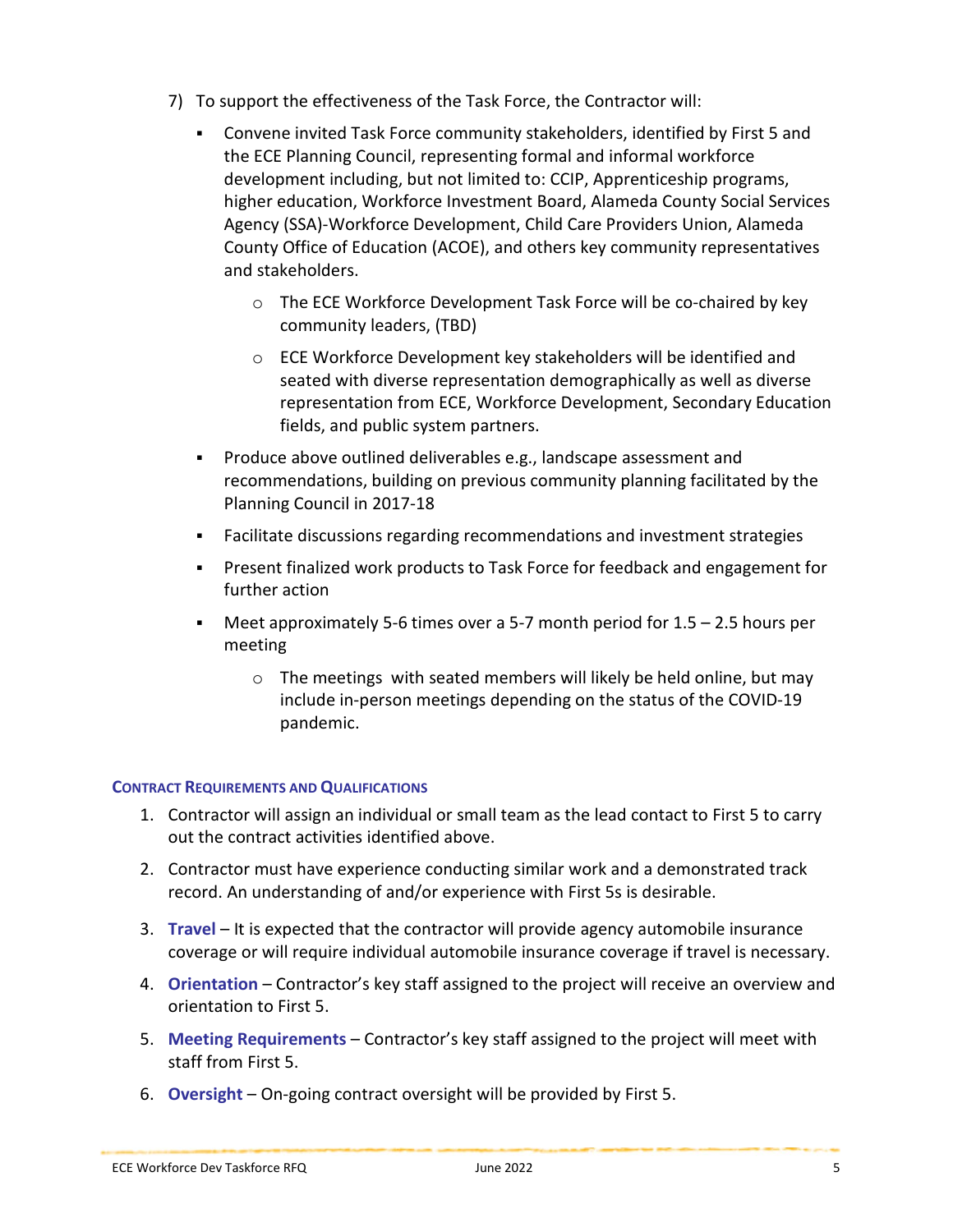### **SECTION 4: TIMELINE AND FUNDING**

#### **CONTRACT TIMELINE**

The term of the contract will be jointly determined by First 5 and selected entity.

#### **FUNDING**

Contractor payments will be made based on actual approved expenses and satisfactory work performance of identified deliverables.

#### **SECTION 5: APPLICATION INSTRUCTIONS**

#### **APPLICATION INSTRUCTIONS**

Interested applicants should submit their qualifications in the following proposal format - no more than five (5) pages (twelve-point font).

- 1. **Qualifications & Experience** Describe the entity's qualifications to successfully fulfill the obligations of the contract including your relevant and related experience to the scope of work provided.
- 2. **Approach** Describe your recommended approach (workplan) and timeline to providing activities listed, including the roles of key staff assigned to the project.
- 3. **Costs** Please complete the attached budget form and explain your proposed budget in a brief narrative including estimated amounts of time to carry out contract activities. Specifically, detail staff to be assigned to project, respective hourly rates, and submit staff resumes. It is assumed that the costs will include the salary and benefits for dedicated staff and related expenses. Costs should be reasonable and well justified.

#### **OTHER REQUIRED INFORMATION:**

- 1. Please provide a minimum of two (2) client references with contact information of which similar work was conducted.
- 2. Interviews with selected applicant(s) will occur before final contract is awarded in early July 2022 if necessary.

## **SECTION 6: PROJECT BUDGET**

#### **PROJECT BUDGET**

- 1. Please provide a budget of your proposed expenses using the form included at the end of this packet.
- 2. Please provide a narrative description of your budget request. (1-page limit)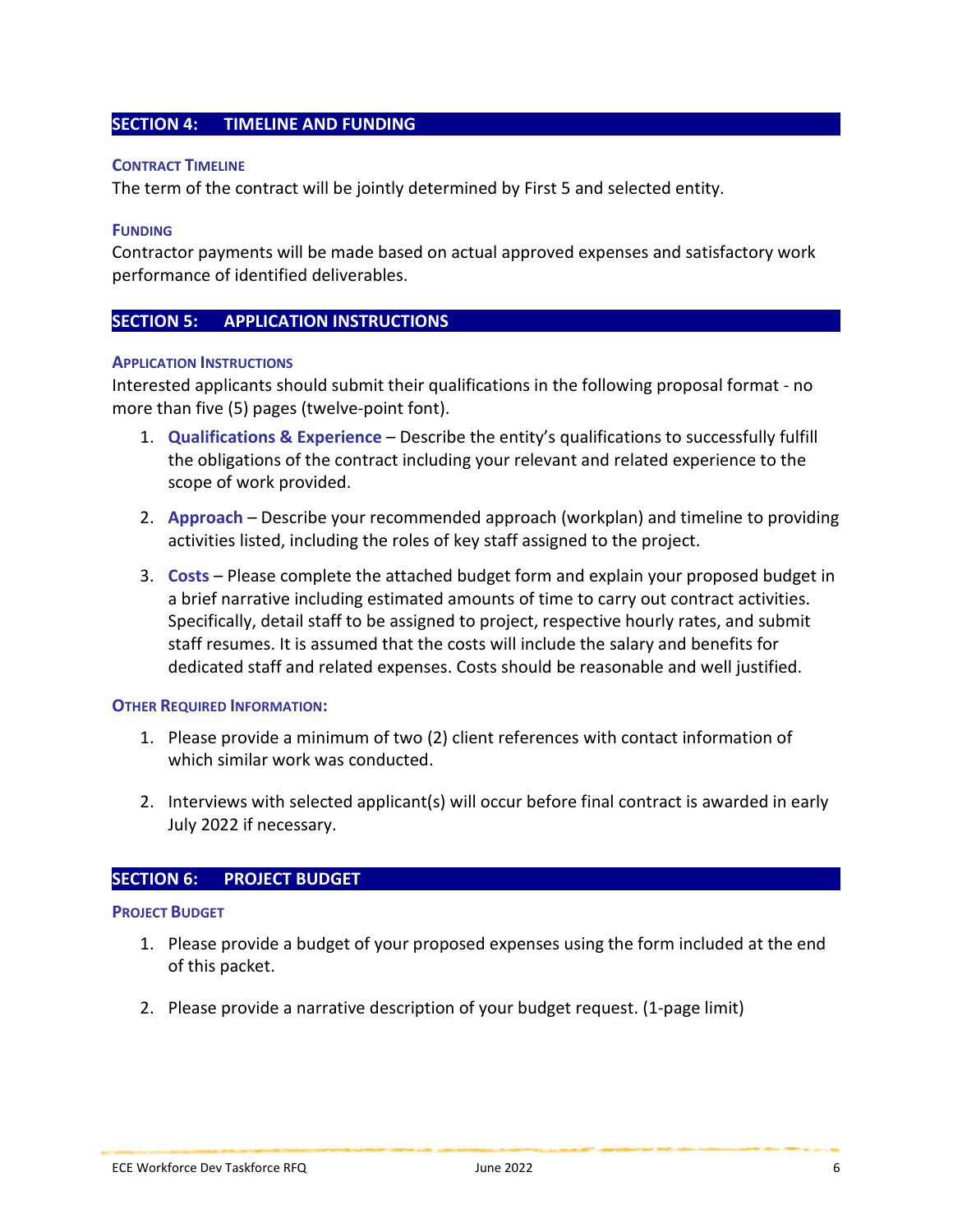### **SECTION 7: SELECTION CRITERIA & SELECTION PROCESS**

#### **SELECTION CRITERIA**

The criteria by which each response will be judged are as follows:

- 1. **Applicable experience** The extent to which the applicant demonstrates a depth of relevant experience in facilitating planning processes similar to this proposed scope (i.e., ECE workforce planning).
- 2. **Applicable approach** The extent to which the applicant describes an approach and workplan to ensure the success of the needs outlined in this document.
- 3. **Demonstration of understanding** The extent to which the applicant communicates an understanding of the mandate of Proposition 10 and of the unique requirements of First 5.
- 4. **Fit with First 5 Alameda County**  The degree to which the applicant's approach and values are consistent with that of First 5.
- 5. **Cost** Should be reasonable and well justified.

#### **SELECTION PROCESS**

All applications will be reviewed by an internal staff committee. Applicants selected for the second phase of the application process may be invited for an interview. References will be consulted.

### **SECTION 8: OTHER INFORMATION**

- 1. No response will be considered for award unless submitted in full, delivered on or before the date specified in this RFQ.
- 2. Specifications are carefully prepared describing the services desired. An addendum will be issued to all applicants, if necessary, stating revisions, deletions, or additions to be made to the specifications.
- 3. Solicitation of qualifications in no way obligates First 5 to purchase any or all of the described goods or services prior to bid award by the First 5 Commission or CEO.
- 4. First 5 shall require indemnification on behalf of itself and Alameda County entities with any agencies or individuals into which it enters into agreements. In addition, First 5 requires all contractors to provide evidence of both workers compensation and general liability insurance, with First 5 listed as additional insured.